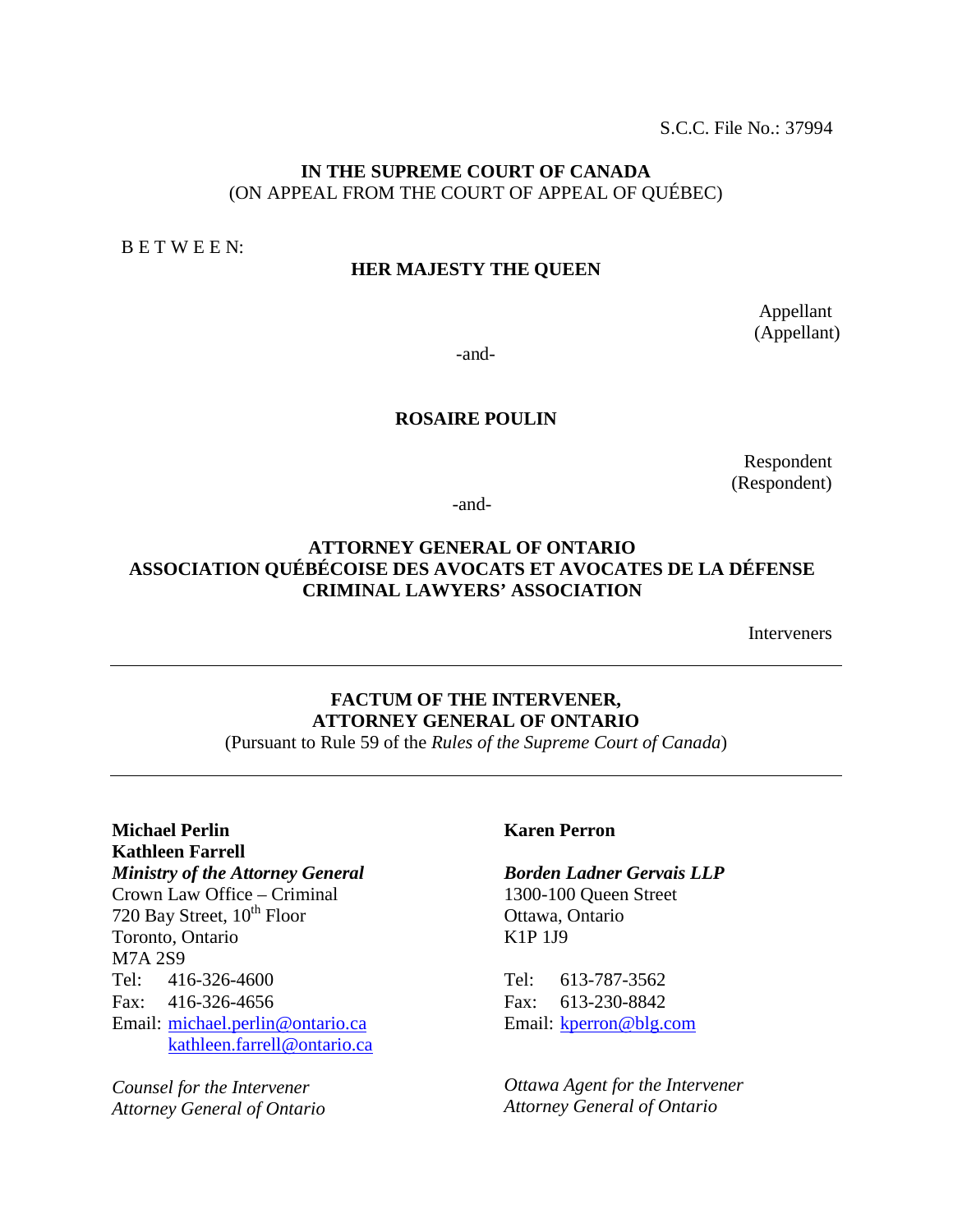#### **Maxime Hébrard**

*Directeur des poursuites criminelles et pénales du Québe*c 1111, boulevard Jaques-Cartier Est RC-07 Longueuil, Québec, J4M 2J6 Tel : 450-646-4012 Ext: 61189 Fax : 450-928-7486 Email: [maxime.hébrard@dpcp.gouv.qc.ca](mailto:maxime.hébrard@dpcp.gouv.qc.ca)

*Counsel for the Appellant*

### **Nicolas Lemyre-Cossette**

*Poitras, Fourner, Cossette* 22, rue Paré Granby, Québec, J2G 5C8 Tel: 450-770-2121 Ext: 228 Fax: 450-372-7965 Email: [n.cossette@pfcavocats.ca](mailto:n.cossette@pfcavocats.ca)

*Counsel for the Respondent*

#### **Lida Sara Nouraie**

*Desrosiers, Joncas, Nouraie, Massicotte* 500, place d'Armes, bureau 1940 Montréal (Québec) H2Y 2Z2 Tel: 514-397-9284 Fax: 514-397-9922 Email: [lsn@legroupnouraie.com](mailto:lsn@legroupnouraie.com)

*Counsel for the Respondent*

**Gabriel Babineau Vincent R. Paquet** *Carette Desjardins, s.n.a.* 500, place d'Armes, bureau 2830 Montréal, Québec, H2Y 2W2 Tel: 514-284-2351 Fax: 514-284-2354 Email: [gbabineau@carrettedesjardins.com](mailto:gbabineau@carrettedesjardins.com)

*Counsel for the Intervener l'Association québécoise des avocats et avocates de la défense*

**Emily K. Moreau** *Directeur des poursuites criminelles et pénales du Québec*  Palais de justice 17, rue Laurier, Bureau 1.230 Gatineau, Québec, J8X 4C1 Tel: 819-776-8111 Ext: 60412 Fax: 819-772-3986 Email: [emily-k.moreau@dpcp.gouv.qc.ca](mailto:emily-k.moreau@dpcp.gouv.qc.ca)

*Agent for the Appellant*

### **Pierre Landry**

*Noël & Associés* 111, rue Champlain Gatineau, Québec, J8X 3R1 Tel: 819-771-7393 Fax: 819-771-5397 Email: [p.landry@noelassocies.com](mailto:p.landry@noelassocies.com)

*Agent for the Respondent*

**Paul Charlebois**

*Charlebois-Swanston, Gagnon, avocats* 166 rue Wellington Gatineau, Québec, J8X 2J4

Tel: 819-770-4888 Ext: 105 Fax: 819-770-0712 Email: [pcharlebois@csgavocats.com](mailto:pcharlebois@csgavocats.com)

*Agent for the Intervener l'Association québécoise des avocats et avocates de la défense*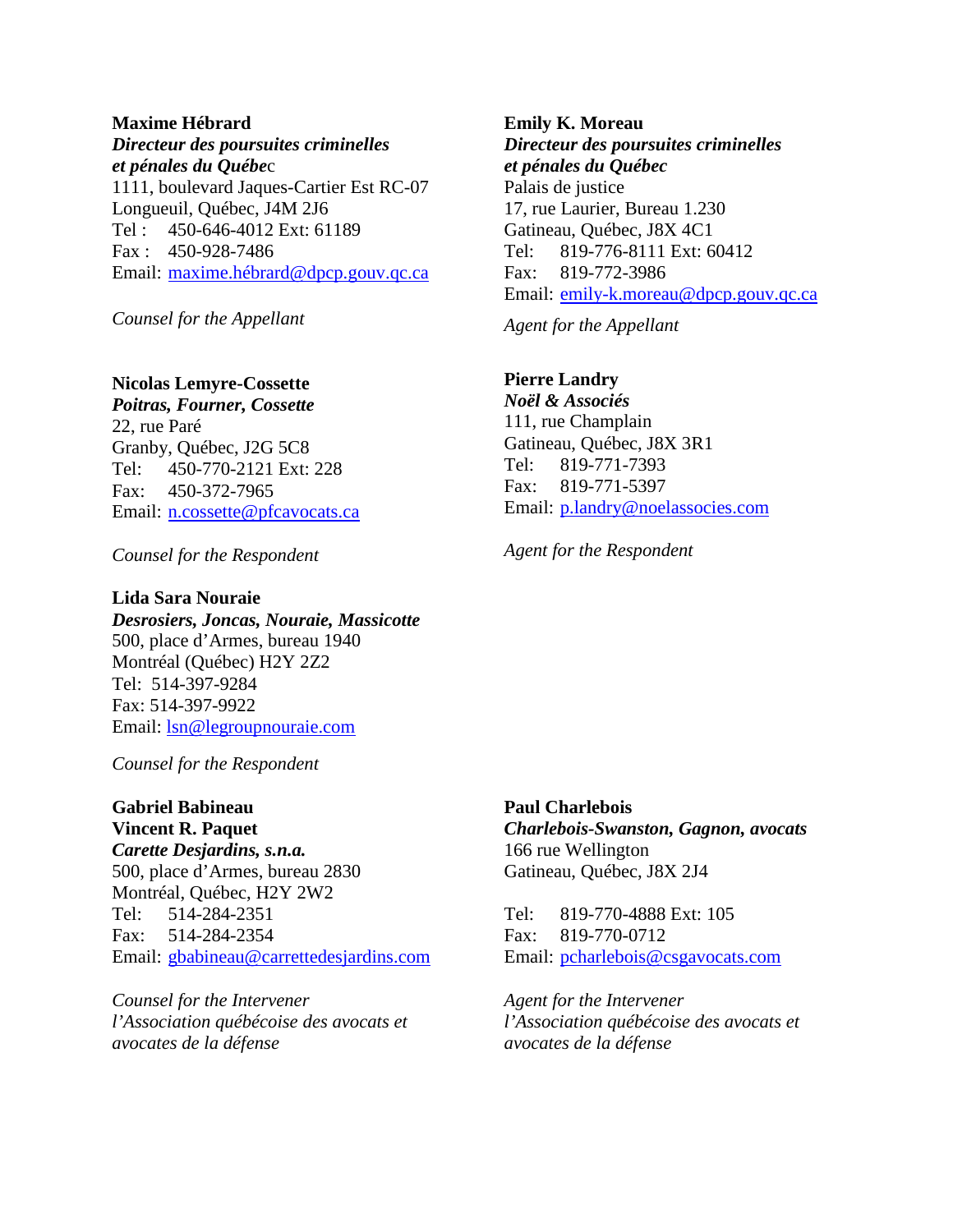**Breana Vandebeek** *Rusonik, O'Connor, Robbins, Ross, Gorham & Angelini LLP* 36 Lombard Street, Suite 100 Toronto, Ontario, M5C 2X3 Tel: 416-598-1811 Fax: 416-598-3384 Email: [vandebeek@criminaltriallawyers.ca](mailto:vandebeek@criminaltriallawyers.ca)

*Counsel for the Intervener Criminal Lawyers' Association*

### **Matthew Estabrooks** *Gowling WLG (Canada) LLP* 2600-160 Elgin Street P.O. Box 466, Stn. A Ottawa, Ontario, K1P 1C3 Tel: 613-233-1781 Fax: 613-563-9869 Email: [matthew.estabrooks@gowlingwlg.com](mailto:matthew.estabrooks@gowlingwlg.com)

*Ottawa Agent for the Intervener Criminal Lawyers' Association*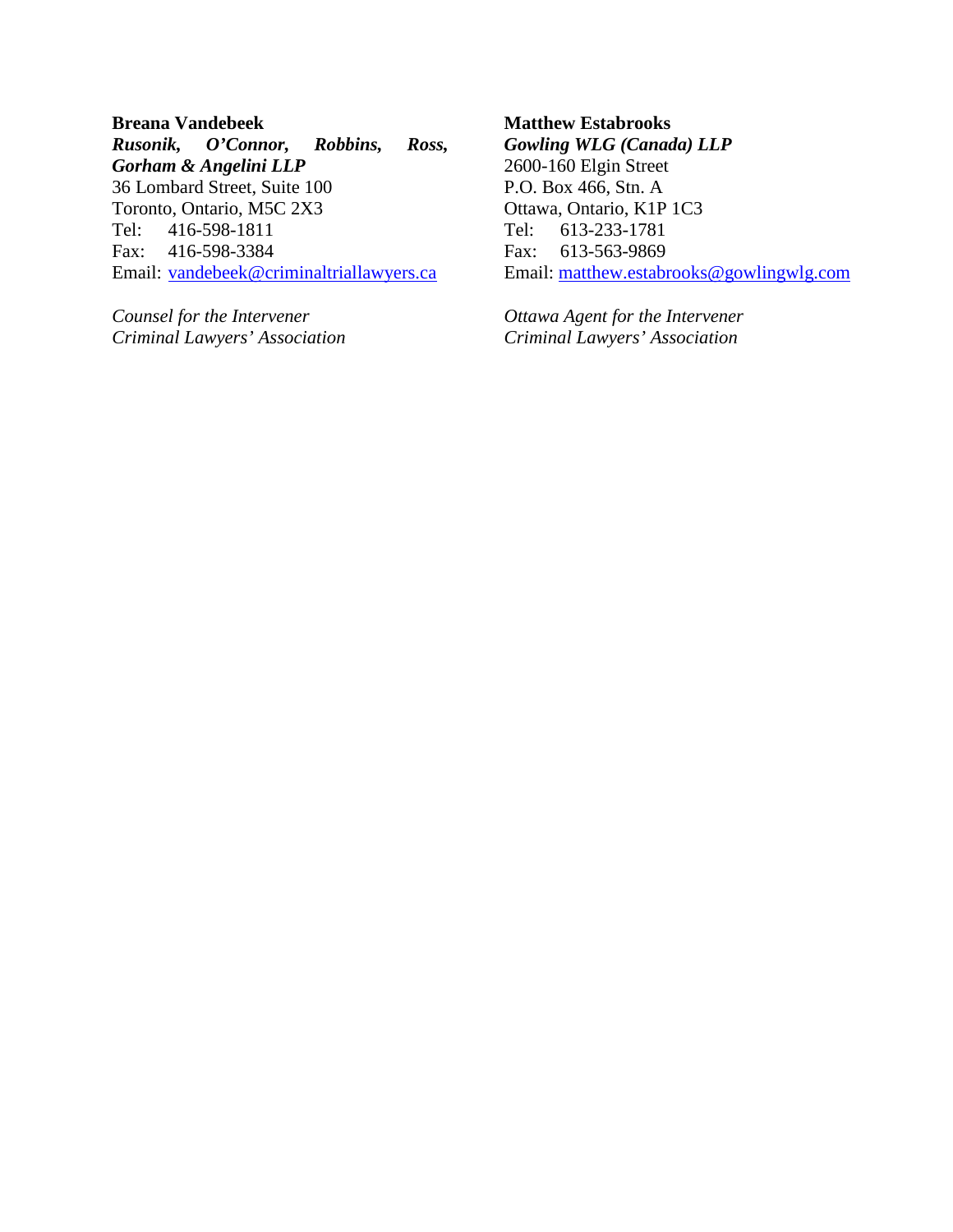## **TABLE OF CONTENTS**

| A.             | The proper approach to interpretation: generosity constrained by purpose 1                                                                                                   |
|----------------|------------------------------------------------------------------------------------------------------------------------------------------------------------------------------|
| <b>B.</b>      | Linguistic analysis suggests s. $11(i)$ provides access to only two versions of the law  2                                                                                   |
| $\mathbf{C}$ . |                                                                                                                                                                              |
|                | Two competing interests: conduct should be assessed under laws in force when it<br>1.<br>occurs; and punishment should be fit and not exceed "what is just and appropriate"2 |
| 2.             | Section $11(i)$ gives effect to the interest most consistent with individual liberty 4                                                                                       |
| D.             | Granting access to intervening punishments would serve no pressing interest4                                                                                                 |
| Е.             |                                                                                                                                                                              |
| F.             |                                                                                                                                                                              |
| G.             |                                                                                                                                                                              |
|                | PARTS IV AND V - SUBMISSIONS AS TO COSTS AND ORDER SOUGHT10                                                                                                                  |
|                |                                                                                                                                                                              |
|                |                                                                                                                                                                              |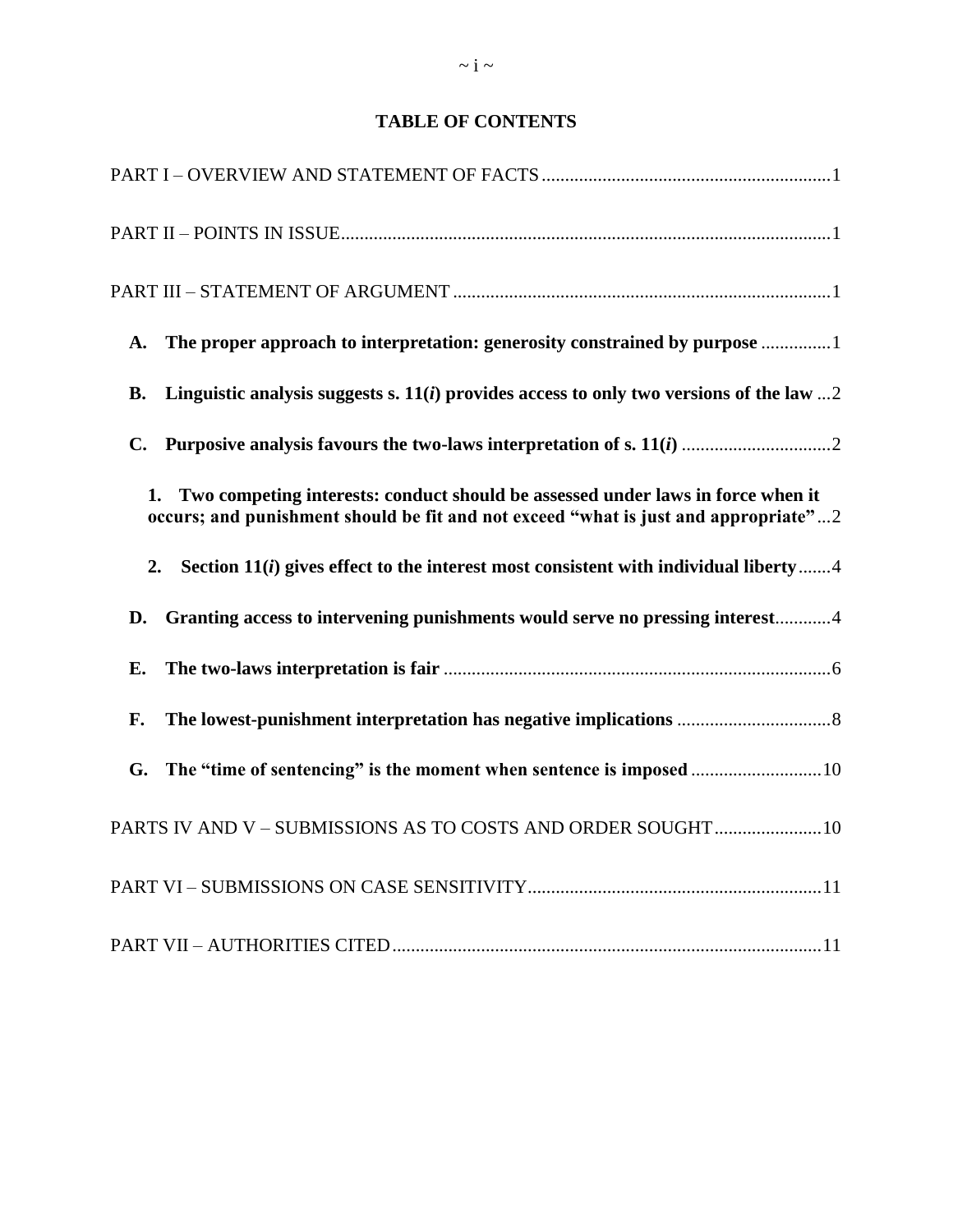#### **PART I – OVERVIEW AND STATEMENT OF FACTS**

<span id="page-4-0"></span>1. The s. 11(*i*) right "to the benefit of the lesser punishment" is a right to the "lesser" of two "evils", not the least of many. Its purpose is to manage the conflict between two interests:

- a. The general rule that conduct should be judged in accordance with the law in force when it occurred, which points toward imposing the punishment in force at "the time of commission" of an offence; and
- b. The societal interest in imposing fit, proportionate sentences, determined by current standards, which points toward imposing the punishment in force "at the time of sentencing"  $-i.e.$  the day the sentence is imposed.

2. Where these two interests point toward different punishments, s. 11(*i*) gives effect to the interest that results in the "lesser" deprivation of the individual's liberty and security of the person. Granting offenders access to the least onerous punishment in force at any point between the offence and sentencing would clearly be more generous to individual liberty. However, when this Court interprets *Charter* rights, "generosity is … subordinate to and constrained by" the true purpose of the right at issue. The broad interpretation of s. 11(*i*) advanced by the respondent overshoots s. 11(*i*)'s purpose. There is no compelling *Charter*-protected interest favouring punishments that are not in force at either the time of the offence or the time of sentencing.

#### **PART II – POINTS IN ISSUE**

<span id="page-4-1"></span>3. In Ontario's submission, s. 11(*i*) grants "the benefit of the lesser punishment" selected between (1) the law in force at the time of the offence, and (2) the law in force when sentence is imposed (the "two-laws interpretation"). It does not grant the benefit of a punishment that existed only temporarily between those two points (the "lowest-punishment interpretation"). The lowest-punishment interpretation does not accord with the language of s. 11(*i*), and wrongly subordinates a purposive interpretation to one focused solely on generosity.

#### **PART III – STATEMENT OF ARGUMENT**

#### <span id="page-4-3"></span><span id="page-4-2"></span>**A. The proper approach to interpretation: generosity constrained by purpose**

4. The starting point for interpreting *Charter* rights is the language of the section. While generosity, purpose and context are all relevant when questions of interpretation arise,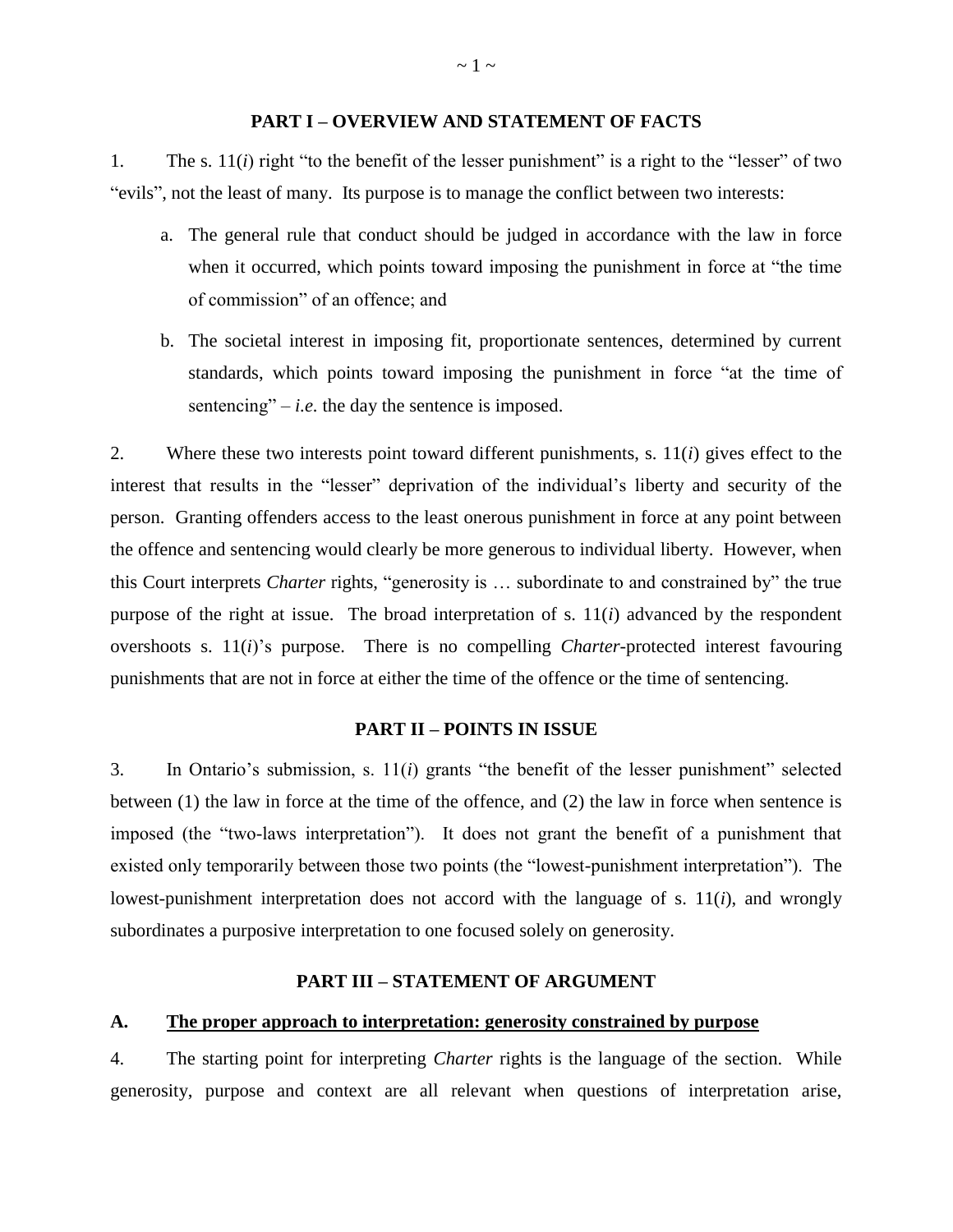"generosity of interpretation is subordinate to and constrained by … purpose". The Court must generously advance the right's purpose without "expanding its protection beyond" and overshooting what it is actually meant to protect.<sup>1</sup>

#### <span id="page-5-0"></span>**B. Linguistic analysis suggests s. 11(***i***) provides access to only two versions of the law**

5. The appellant is correct: the English text of s. 11(*i*) suggests that the section provides access to a single "lesser punishment" selected between two options, not the lowest among many. "Lesser" means the smaller of two things. When we refer to "the lesser evil" we invoke the concept of "the least unpleasant or harmful of two undesirable options", not many (emphasis added). Consistent with this linguistic choice, s. 11(*i*) identifies only two relevant points in time ("the time of commission" and "the time of sentencing"). If s. 11(*i*) were meant to confer access to more options, it would not employ language referable to a choice between two.<sup>2</sup>

### <span id="page-5-2"></span><span id="page-5-1"></span>**C. Purposive analysis favours the two-laws interpretation of s. 11(***i***)**

### **1. Two competing interests: conduct should be assessed under laws in force when it occurs; and punishment should be fit and not exceed "what is just and appropriate"**

6. Properly situating s. 11(*i*) in its context highlights the importance of identifying a specific, fundamental norm that justifies each way the right is alleged to operate. The "Legal Rights" in ss. 7 to 14 of the *Charter* do not protect liberty and personal security *per se*. Each Legal Right – including s.  $11(i)$  – is an illustration of s. 7, barring a specific deprivation of individual interests "in breach of the principles of fundamental justice". To qualify as such a principle, which is then capable of restraining state conduct, a rule must be recognized as "fundamental to the way in which the legal system ought fairly to operate". Two such fundamental rules come into conflict when punishment has changed between the date the offence was committed and the date sentence is imposed. Section  $11(i)$  manages that conflict and chooses which interest should prevail.<sup>3</sup>

 1 *R. v. Big M Drug Mart Ltd*, [1985] 1 S.C.R. 295, at p. 344; *R. v. Grant*, 2009 SCC 32, [2009] 2 S.C.R. 353, at paras. 15-18; *R. v. Suberu*, 2009 SCC 33, [2009] 2 S.C.R. 460, at para. 24; *Law Society of British Columbia v. Trinity Western University*, 2018 SCC 32, at paras. 178-185.

<sup>2</sup> Appellant's factum, at paras. 36-39; *R. v. Bent*, 2017 ONSC 3189, at para. 79; *Oxford English Dictionary*, 3rd ed. (oed.com) *sub verbo* "lesser"; *Canadian Oxford Dictionary*, 2nd. ed. *sub verbo* "lesser"; *Oxford Dictionary of English*, 2nd. ed., revised, *sub verbo* "lesser"; *Cambridge International Dictionary of English*, *sub verbo* "lesser".

<sup>3</sup> *Re B.C. Motor Vehicle Act*, [1985] 2 S.C.R. 486, at pp. 502-03; *R. v. D.B.*, 2008 SCC 25, [2008] 2 S.C.R. 3, at para. 46.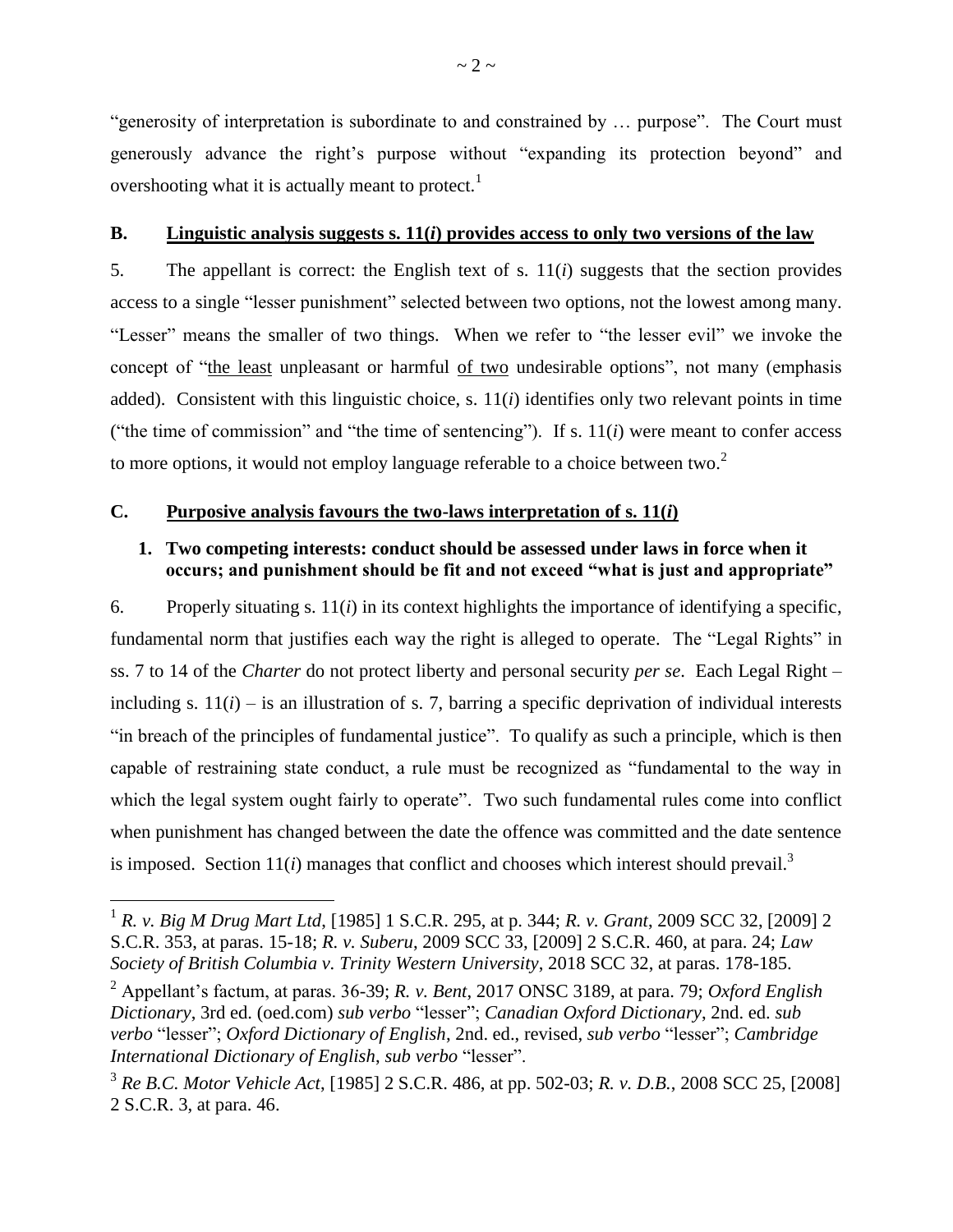7. The first interest protected by s. 11(*i*) is well known in Canadian law. The s. 11(*i*) rule granting the lesser punishment in force at the time of the offence if the penalty has increased by the time of sentencing expresses a societal aversion to retrospective punishment. The law must "avoid taking people by surprise, ambushing them" with consequences that they could not have anticipated when they engaged in the criminalized conduct. It follows that generally "persons accused of criminal conduct are to be charged and sentenced under the criminal law provisions in place at the time that the offence allegedly was committed". If punishment has increased by the time of sentencing, s.  $11(i)$  prevents the imposition of the current, harsher punishment, since doing so would violate the offender's right to be informed of the extent of his or her potential liability when choosing whether to break the law. This rule of fairness promotes certainty and clarity in the law and advances the rule of law.<sup>4</sup>

8. The second interest is expressed in the s.  $11(i)$  rule granting the lesser punishment where the punishment has decreased after the offence. The rationale for this rule has attracted little discussion in Canada, but should be understood as a societal interest in the imposition of just sanctions, determined by current standards. The importance of imposing fit sentences cannot be overstated: "[t]he credibility of the criminal justice system in the eyes of the public depends on the fitness of sentences imposed on offenders." To be fit, a sentence must be proportionate to the gravity of the offence, the offender's moral culpability, and the circumstances of the offender. Statutory changes in punishment reflect changes in the societal understanding of the appropriate punishment. Imposing the punishment currently in force is just, whereas imposing a repealed punishment that society has since deemed unfit – as either too lenient or too harsh – will fail to achieve valid sentencing objectives or punish more than necessary to achieve them. Granting a reduced punishment available at the time of sentencing ensures that offenders are not punished more than necessary to achieve valid societal goals.<sup>5</sup>

 4 *R. v. Johnson*, 2003 SCC 46, [2003] 2 S.C.R. 357, at para. 41; *R. v. K.R.J.*, 2016 SCC 31, [2016] 1 S.C.R. 906, at paras. 20-27; *Tran v. Canada (Public Safety and Emergency Preparedness)*, 2017 SCC 50, [2017] 2 S.C.R. 289, at paras. 43-45; *R. v. Dineley*, 2012 SCC 58, [2012] 3 S.C.R. 272, at para. 10; *R. v. Hooyer*, 2016 ONCA 44, at para. 42; *R. v. Docherty*, [2016] UKSC 62, at paras. 17, 29, 31, 42-46; *Reference re ss. 193 and 195.1(1)(c) of the Criminal Code (Man.)*, [1990] 1 S.C.R. 1123, at p. 1152; Ben Juratowitch, *Retroactivity and the Common Law* (Portland: Hart Publishing, 2008), pp. 54-56.

<sup>5</sup> *R. v. Lacasse*, 2015 SCC 64, [2015] 3 S.C.R. 1089, at paras. 1-3, 7, 12, 58, 143; *R. v. Nasogaluak*, 2010 SCC 6, [2010] 1 S.C.R. 206, at paras. 42-44; *Criminal Code*, R.S.C. 1985, c.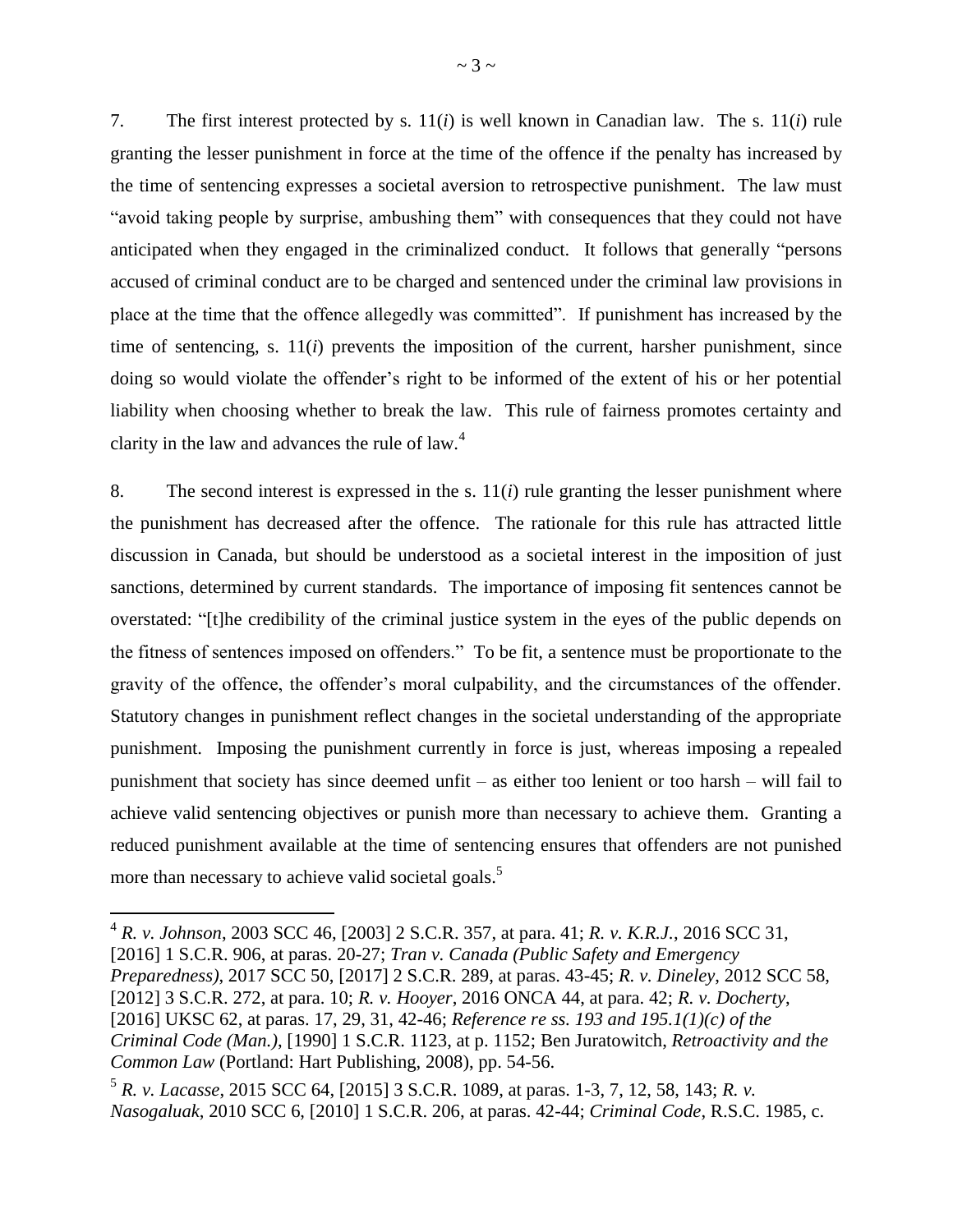#### <span id="page-7-0"></span>**2. Section 11(***i***) gives effect to the interest most consistent with individual liberty**

9. When punishment has changed after the offence, the two interests  $- (1)$  upholding the law in force when the conduct occurred and  $(2)$  imposing the fit, current punishment – push in different directions. In this situation, s. 11(*i*) gives effect to the interest, rule and corresponding punishment that most preserves individual liberty  $-i.e.$  the "lesser punishment" of the two.

10. The result is just. First, when the punishment has increased, s. 11(*i*) requires the court to impose the statutory punishment in force at the time of the offence. The resulting punishment may be too lenient by current standards. However, that unfit sentence is tolerable, because imposing the current punishment would wrongly limit the offender's liberty more than the offender could have anticipated at the time of the offence, defeating settled expectations. Second, where the punishment has decreased, s.  $11(i)$  requires the court to impose the statutory punishment in force at the time of sentencing. While this may result in a lower sentence, inconsistent with the offender's expectations at the time of the offence, applying the former law would cruelly limit the offender's liberty more than needed to achieve valid sentencing objectives. Giving an offender access to the statutory punishment in force either at the time of the offence or the time of sentencing is linked to and advances the interests underlying s. 11(*i*). This interpretation properly maintains focus on a single question: should today's law apply retrospectively, displacing the law at the time of the offence?

#### <span id="page-7-1"></span>**D. Granting access to intervening punishments would serve no pressing interest**

 $\overline{a}$ 

11. The respondent's interpretation would grant access to repealed versions of the law in addition to the law at the time of the offence. This interpretation gratuitously favours liberty at the expense of the two interests actually underlying s. 11(*i*). The respondent has failed to identify any principle – beyond an interest in liberty – that would support extending s.  $11(i)$  to permit

C-46, ss. 718.1, 718.2(*a*) and (*b*); *R. v. Safarzadeh-Markhali*, 2016 SCC 14, [2016] 1 SCR 180, at paras. 70-71; *R. v. Ipeelee*, 2012 SCC 13, [2012] 1 SCR 433, at para. 37; *R. v. Gejdos*, 2017 ABCA 227, at para. 38; *R. v. Docherty*, [2016] UKSC 62, at paras. 29-46; *In re Estrada*, 63 Cal.2d 740 at 744-46, 748; *People v. Oliver*, 1 N.Y.2d 152 (1956), at pp. 159-60; Ryan E. Brungard, "Finally, Crack Sentencing Reform: Why It Should Be Retroactive" (2012) 47 Tulsa L. Rev. 745, at pp. 762-63; S. David Mitchell, "In With the New, Out With the Old: Expanding the Scope of Retroactive Amelioration" (2009) 37 Am. J. Crim. L. 1, at p. 16; Ben Juratowitch, *Retroactivity and the Common Law* (Portland: Hart Publishing, 2008), pp. 54-56, 115-18; *R. v. C.A.M.*, [1996] 1 S.C.R. 500, at para. 81.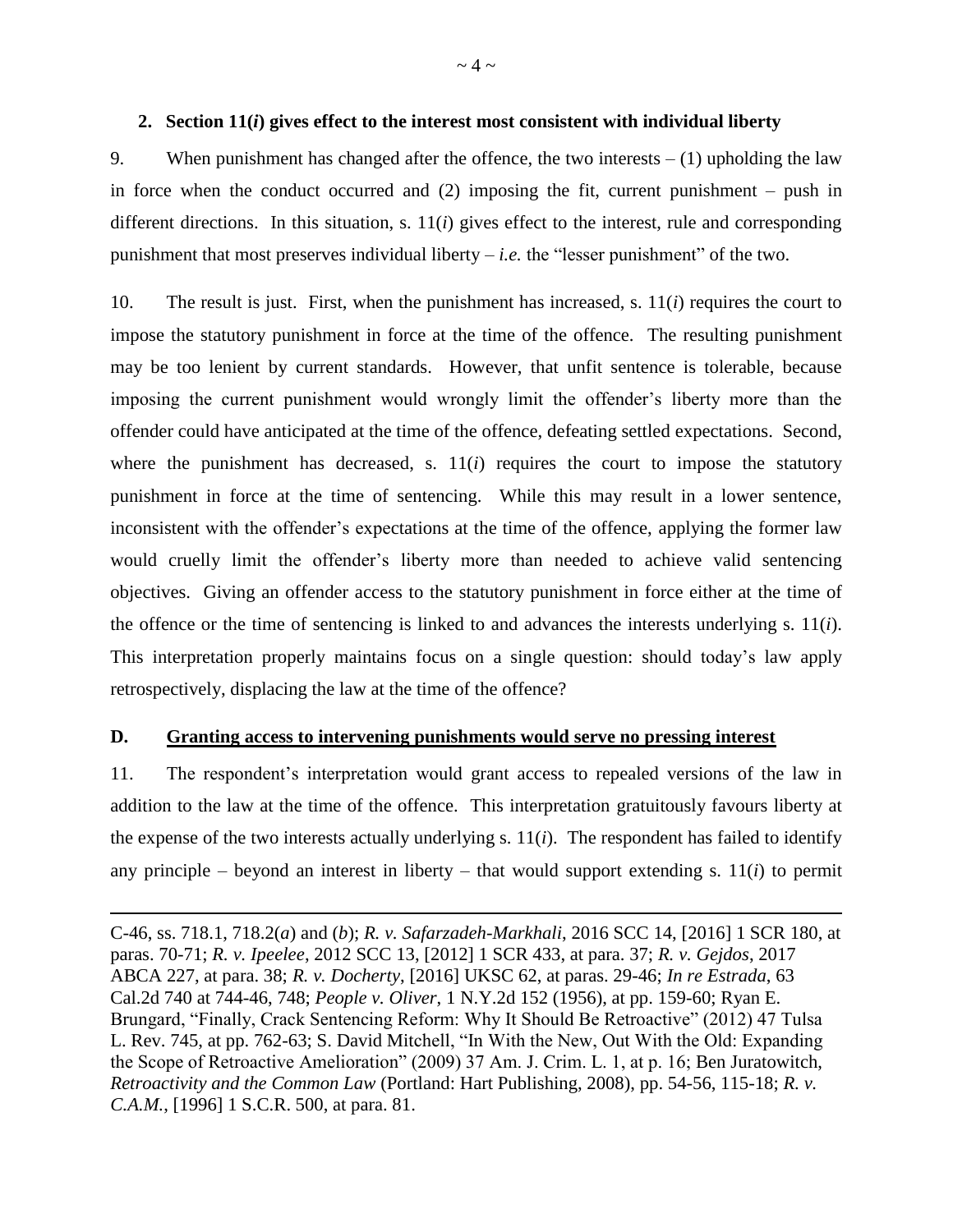access to punishments enacted after the offence and repealed before sentencing.The individual interest in liberty, disconnected from any fundamental notion of how the justice system ought to operate, is an insufficient reason to limit Parliament's power to set the parameters of punishment.

12. In *R. v. Docherty*, the U.K. Supreme Court found no principled basis to grant access to punishments reduced only temporarily between the offence and sentencing. The Court noted that English practice "does not … attempt to examine all intervening rules or practices … with a view to finding whether at any time there has been a more favourable practice." The Court noted that granting an offender access to the two punishments in force at the time of the offence and the time of sentencing advances the interests in judging conduct by the standards at the time of the offence and in imposing current, fit punishments. The Court identified no further principle to justify granting access to repealed post-offence punishments:

Sentencing legislation and practice may well go up and down as public policy is held by legislators to change, or current responsible views on particular offending are perceived by courts to develop. But there is no injustice to a defendant to be sentenced according either to the law as it existed at the time of his offence or, if more lenient, according to the law as it exists when he is convicted and sentenced. To insist that a defendant should not be sentenced on a basis now authoritatively regarded as excessive is one thing. It is quite another to say that he should be sentenced according to a practice which did not obtain when he committed the offence and does not obtain now, merely because for some time in the interim, however short, a different practice was adopted which has now been abandoned as wrong.<sup>6</sup> [Emphasis added.]

13. The B.C. Court of Appeal's decision in *R. v. Cadman* does not identify any principled basis to extend s. 11(*i*). That court rejected the two-laws interpretation of s. 11(*i*) in favour of the lowest-punishment interpretation on the basis that s.  $11(i)$  is specifically designed to give the offender the benefit of penalties that are lower than current standards. However, the Court did not address whether this expansive interpretation would be consistent with the right's purposes.<sup>7</sup> The reason s.  $11(i)$  revives the repealed law in force at the time of the offence – and the unfit sentence it entails – is the general rule against retrospective punishment, and the interest in assessing conduct using the laws in force at the time the conduct occurred. That rationale does

<sup>6</sup> *R. v. Docherty*, [2016] UKSC 62, at paras. 29-49; *c.f. Scoppola v. Italy (No. 2)*, [2010] EHRR 12, at paras. 103-09.

<sup>7</sup> *R. v. Cadman*, 2018 BCCA 100, at paras. 30-46; see also *R. c. R.P.*, 2018 QCCA 21, at paras. 31-34; *Belzil c. R.*, 1989 CanLII 525 (QC CA); *R. v. Bent*, 2017 ONSC 3189, at paras. 79-81.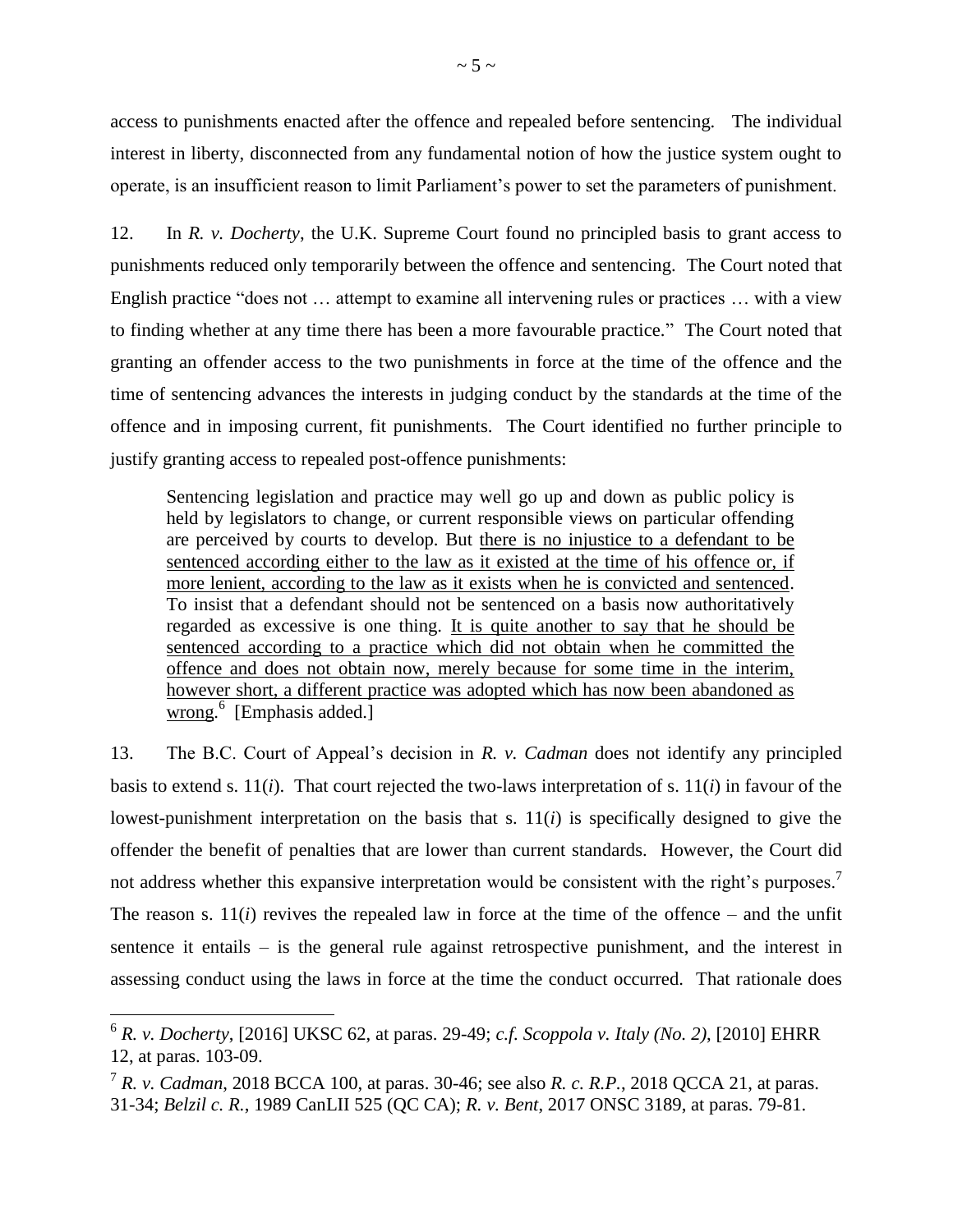not support the revival of any law other than the law in force at the time of the offence.

14. This Court's decision in *R. v. K.R.J.* does not suggest any rationale for extending s. 11(*i*) as the respondent requests. The *K.R.J.* majority's comments about the unfairness of someone being "ambushed" by an increased penalty after choosing to proceed to trial must be read in context. Multiple repealed versions of the punishment were not at issue in *K.R.J.* The "ambush" the majority warned against must be understood based on the earlier reference to an ambush by new retrospective law replacing the "establish[ed] rules" on which the individual relied at the time of the offence.<sup>8</sup> The two-laws interpretation of s.  $11(i)$  protects against that unfairness.

15. Moreover, it is not fundamental in our justice system that, whenever a law changes, the accused should retain rights under the former law. Some changes take immediate effect, perhaps even during a trial. First, presumptions regarding the temporal application of legislative changes turn on a new law's substantive or procedural nature, not whether the new law assists the accused. Harmful procedural laws apply immediately whether enacted pre-offence, post-offence, post-charge, or even post-appeal at a retrial. Second, common-law changes, including those affecting punishment, take immediate effect; for example, s.  $11(i)$  does not provide a right to the common-law sentencing ranges in existence at the time of the offence.<sup>9</sup>

#### <span id="page-9-0"></span>**E. The two-laws interpretation is fair**

 $\overline{a}$ 

16. When the two-laws interpretation is applied in circumstances where the punishment at the time of the offence is temporarily reduced and then restored to the original level, it leads to the following outcomes: (1) an offender who commits an offence before the temporary reduction, is charged during the reduction, and is sentenced after it must receive the higher punishment in force at the time of sentencing; and (2) where two offenders commit the same offence on the same date, but are sentenced at different times, one who is sentenced under the reduced punishment will receive a lower punishment than one sentenced under the restored punishment.

<sup>8</sup> Appellant's factum, at paras. 51-53; *R. v. K.R.J.*, 2016 SCC 31, [2016] 1 S.C.R. 906, at paras. 23, 25; John Gardner, "Introduction", in H.L.A. Hart, *Punishment and Responsibility*, 2nd ed. (Oxford University Press, 2008), xiii, at pp. xxxvi-xxxvii.

<sup>9</sup> *R. v. Dineley*, 2012 SCC 58, [2012] 3 S.C.R. 272, at para. 10; *R. v. Bengy*, 2015 ONCA 397, at paras. 39-56; *R. v. Bickford* (1989), 51 C.C.C. (3d) 181 (Ont. C.A.); *Wildman v. The Queen*, [1984] 2 S.C.R. 311, at pp.330-32; *R. v. D. (R.)* (1996), 48 C.R. (4th) 90 (Sask. C.A.), at para. 11.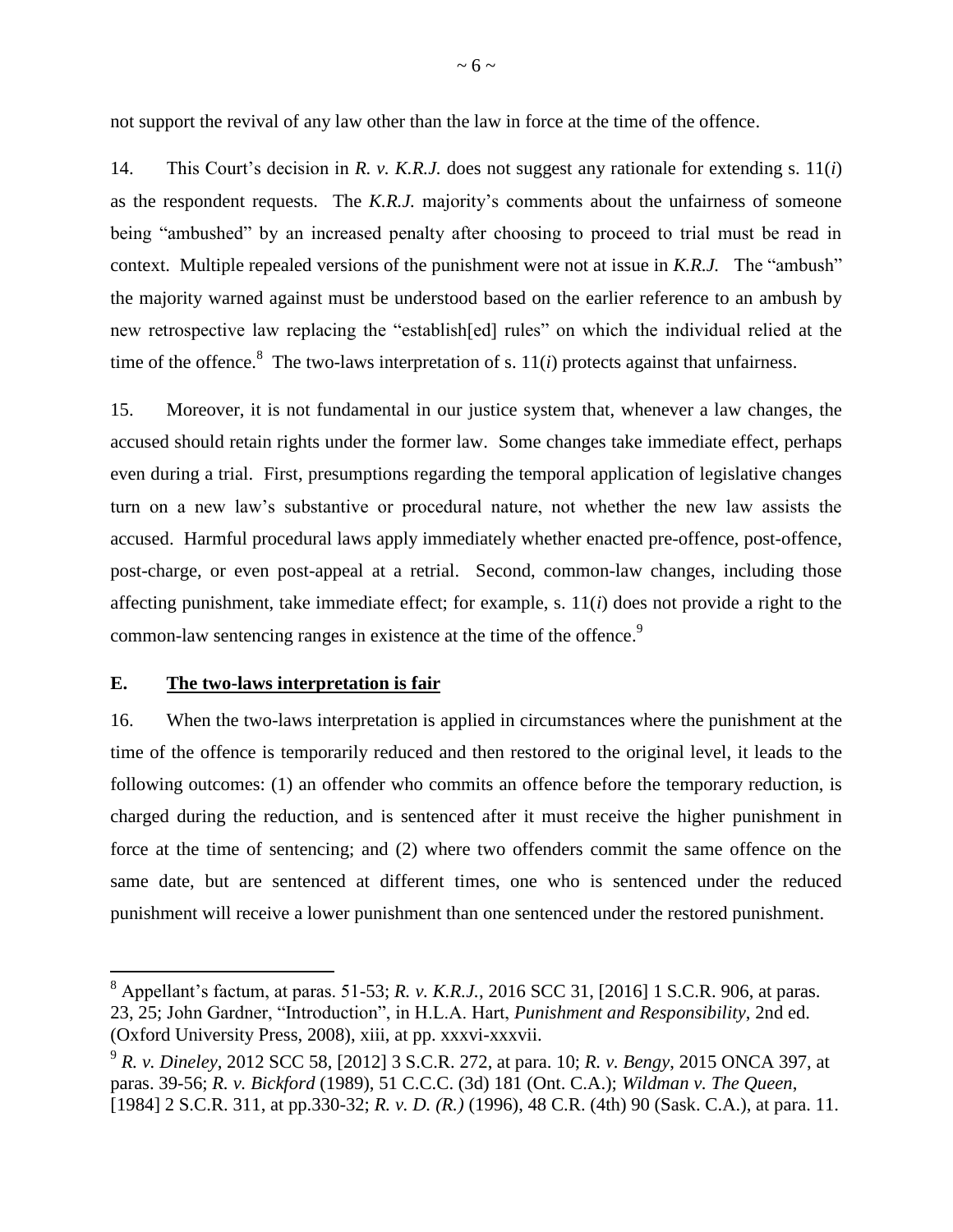17. Neither outcome is unfair. With respect to the first outcome – the loss of access to a lower punishment that existed at the time charges were laid – the chance of any "ambush" by the increased penalty is greatly reduced by the slow pace of legislative change. For example, more than 12 months elapsed between the first reading and coming into force of the law that made a conditional sentence illegal for the respondent's sexual interference conviction. At most, an impending legislative increase in punishment puts pressure on an accused to plead guilty. Defence counsel, faced with this situation, should have no difficulty advising clients: the top-end of the client's legal jeopardy is defined by the maximum punishment in force at the time of the offence; and access to a more-lenient punishment that will soon be repealed may require quick action. There is nothing wrong with incentivizing pleas that would take advantage of law that is about to be made harsher. Time-limited opportunities for lenience are common in our criminal justice system: proposed plea bargains expire; more mitigation flows from a guilty plea entered well before trial than one entered after the Crown has closed its case.<sup>10</sup>

18. In any event, there is nothing inherently unfair in giving someone the punishment they expected at the time they chose to break the law.<sup>11</sup> The offender committed the offence knowing the "price". In fact, the presumption against retrospectivity contained in s.  $11(i)$  and the reliancebased interests it protects actually dictate that the offender should receive the sentence in force at the time of his offence, even if it is subsequently decreased. The right to a post-offence decrease in punishment at the time of sentencing is a mercy-based benefit flowing from current, not former, societal norms; it is not a benefit based on reliance or required as a matter of fairness.

19. With respect to the second outcome – disparity between sentences for two similar offenders who happen to be sentenced on different days under different laws – it is not unfair to impose different penalties on offenders in recognition of the fact that different punishments were in force at the time of each offender's sentencing. Disparity is appropriate where it reflects

<sup>10</sup> *An Act to amend the Criminal Code (protection of children and other vulnerable persons) and the Canada Evidence Act*, S.C. 2005, c. 32, s. 3, published in (2005) C. Gaz. III, c. 32, in force 1 November 2005 *per* SI/2005-104, (2005) C. Gaz. II., p. 2550; *R. v. Anthony-Cook*, 2016 SCC 43, [2016] 2 S.C.R. 204, at paras. 2, 25, 35-40; *R. v. Wong*, 2018 SCC 25, at paras. 3, 61; *R. v. Lalumiere*, 2011 ONCA 826, at paras. 28, 31-32, leave ref'd, 2014 CanLII 8255 (SCC); *R. c. Barrett*, 2013 QCCA 1351, at paras. 18-22.

<sup>11</sup> *R. v. Docherty*, [2016] UKSC 62,at paras. 31, 45; *R. v. McDonald* (1985), 21 C.C.C. (3d) 330 (Ont. C.A.), at p. 344; *R. v. Letiec*, 2015 ABCA 123, at para. 48.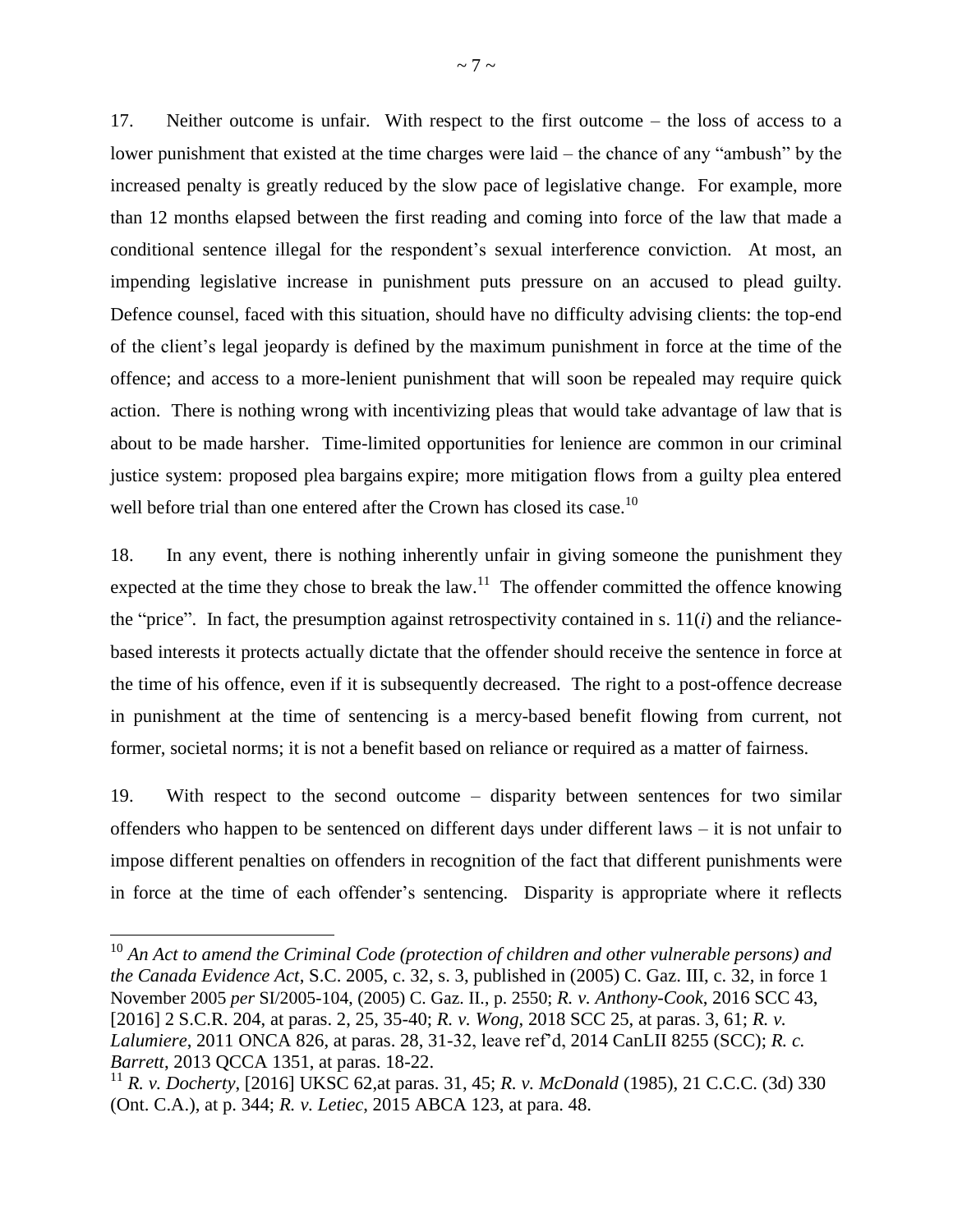differences involving the offence or the offender. The gravity of the offence is an important feature driving the assessment of the proportionate sentence. Gravity is informed by societal norms with respect to the offence expressed in legislation, including in the minimum and maximum punishments in the *Criminal Code*. A change in the legislative punishment means society's assessment of the gravity of the offence has changed. When a sentence has decreased, a court sentencing at the time of the reduced penalty is sentencing for a less serious offence. When the punishment is increased, the gravity of the offence is perceived to be greater. Giving these changes effect in sentences is exactly what the proportionality principle requires. The result does not offend the parity principle because the "disparity between sanctions  $\ldots$  [is] justified".<sup>12</sup>

#### <span id="page-11-0"></span>**F. The lowest-punishment interpretation has negative implications**

20. A two-laws interpretation of s. 11(*i*) revives a repealed law only when the offence was committed under that law, and only in service of a fundamental aversion to retrospective punishment. A lowest-punishment interpretation additionally revives repealed laws that existed only temporarily after the offence and before sentencing. For four reasons, the Court should be reluctant to permit more-frequent access to repealed laws.

21. First, an expanded interpretation gives rise to unjustified disparity in punishment for similar offenders. Under the lowest-punishment interpretation, if A commits an offence and the punishment then temporarily drops and is restored before B commits the same offence, but A and B are subsequently sentenced on the same day, A would benefit from the temporary reduction while B would not; A would receive a lesser punishment than B, even though they breached the same law and were sentenced on the same day. At both the time of the offence and of sentencing, society's assessment of the gravity of the offence was the same for both A and B. The disparity, and unfit lower sentence for A, would have nothing to do with the offence or the offender.

22. Second, giving access to temporarily reduced punishments offends both societal interests s.  $11(i)$  is intended to protect, by resulting in (1) a post-offence punishment inconsistent with the offender's expectations at the time of the offence, and (2) an unfit sentence, determined in accordance with a repealed law reflecting society's previous, not current, views.

<sup>12</sup> *R. v. Ipeelee*, 2012 SCC 13, [2012] 1 S.C.R. 433, at paras. 36-37, 78-79; *R. v. Lacasse*, 2015 SCC 64, [2015] 3 S.C.R. 1089, at paras. 7, 12; *R. v. Nasogaluak*, 2010 SCC 6, [2010] 1 S.C.R. 206, at paras. 41-42, 45; *R. v. Gejdos*, 2017 ABCA 227, at para. 38.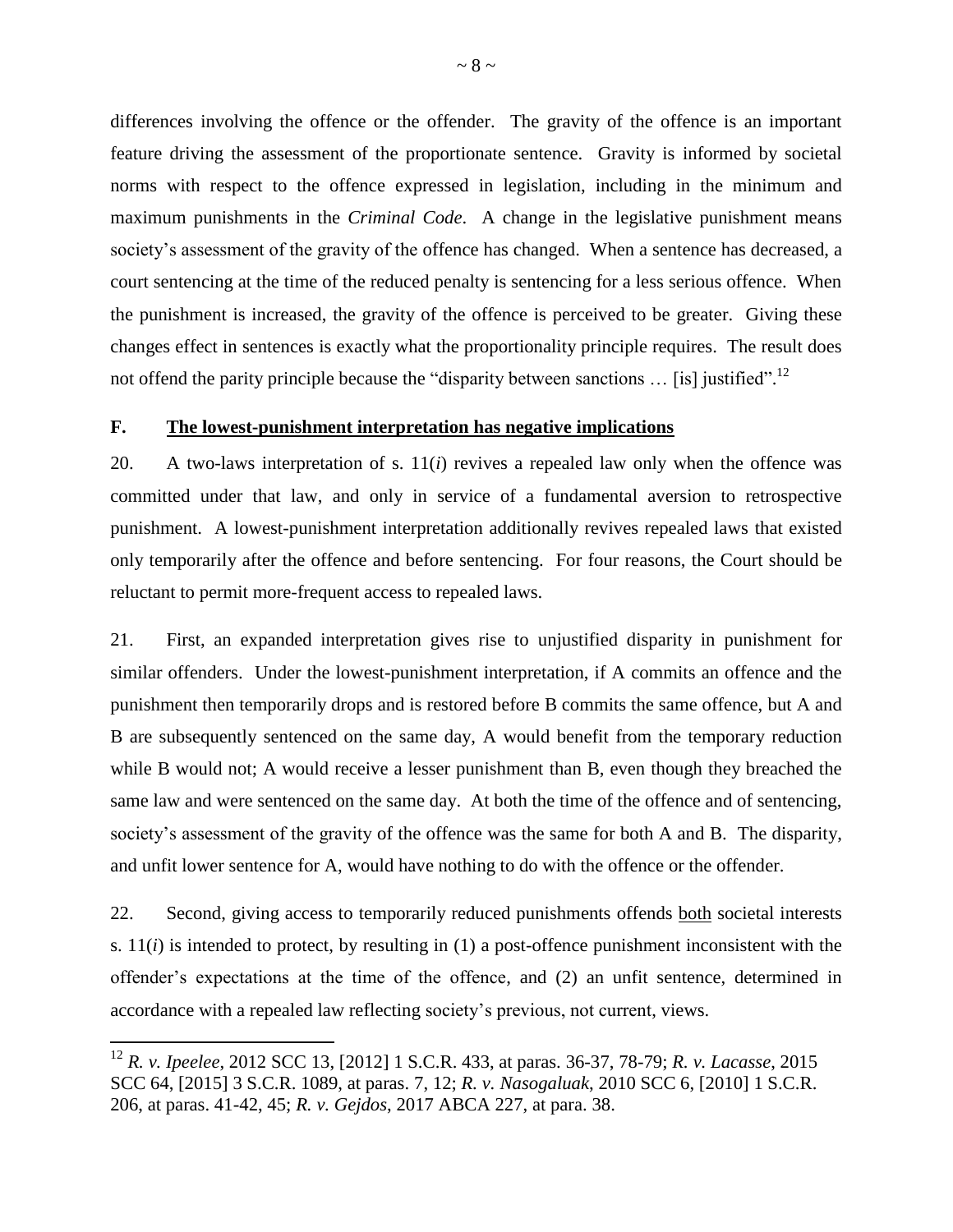23. Third, reviving repealed laws now deemed to be wrong is undesirable, and should be accepted only when required by the rule against retrospective punishment. The prospect that repealed laws will be revived leads to a lack of certainty, clarity, predictability and uniformity in the law. While in most cases applying repealed laws will reflect a previous view of Parliament, it may also give effect to laws that perhaps did not even reflect societal values at the time they were in force: *e.g.* (1) legislative errors resulting in unanticipated effects on punishment; (2) temporary gaps in the law left after a court strikes a minimum sentence under s. 12 and before Parliament enacts a new *Charter*-compliant minimum; (3) failed legislative experiments regarding punishment that were "rapidly found to be unrealistic and wrong"; and (4) the products of corrupt legislatures that reduced penalties only to favour themselves or their compatriots.<sup>13</sup>

24. Fourth, by adding to the number of versions of the law a court must consider when applying s.  $11(i)$ , the lowest-punishment interpretation could add complexity and delay to criminal proceedings. To correctly apply s. 11(*i*), courts must "interpret both the old and the new provisions", apply those provisions to the facts of the case, and qualitatively assess the effect of each potentially applicable law on the offender's liberty and security of the person. This exercise, as this Court noted in *R. v. Johnson*, may require different "evidence and arguments" regarding each version of the law. The broad definition of "punishment" under s.  $11(i)$  means courts may have to consider, under each version of the law, the applicable (1) dispositions (*e.g.* imprisonment vs. conditional sentence); (2) statutory range of sentence; (3) ancillary orders; (4) credits against sentence (*e.g.* credit for time spent in presentence custody); and (5) early-release mechanisms (*e.g.* parole eligibility). Each additional version of the law a court must consider adds legal complexity and the potential of further evidence, submissions, and undesirable delay.<sup>14</sup>

<sup>13</sup> *R. v. K.R.J.*, 2016 SCC 31, [2016] 1 S.C.R. 906, at paras. 24-25; *Ruban v. Ukraine*, No. 8927/11 (28 November 2016), at paras. 34-46; *R. v. Docherty*, [2016] UKSC 62, at para. 46; Francesco de Sanctis, "Reconciling Justice and Legality" (2014) 12 J. Int'l Crim. Justice 847, at p. 866; Ben Juratowitch, *Retroactivity and the Common Law* (Portland: Hart Publishing, 2008), at pp. 117-18.

<sup>14</sup> *R. v. Johnson*, 2003 SCC 46, [2003] 2 S.C.R. 357, at paras. 13, 44-46, 50-51; *R. v. K.R.J.*, 2016 SCC 31, [2016] 1 S.C.R. 906, at paras. 35-42; *R. v. Hooyer*, 2016 ONCA 44, at paras. 43-45; *R. v. Olah*, 1997 CanLII 3023 (Ont. C.A.), leave ref'd, [1997] S.C.C.A. No. 549; *R. v. Luke*, 1994 CanLII 823 (Ont. C.A.), leave ref'd, [1994] S.C.C.A. No. 299; *R. v Bent*, 2017 ONSC 3189; *R. v. R.S.*, 2015 ONCA 291; *Whaling v. Canada (Attorney General)*, 2014 SCC 20, [2014] 1 S.C.R. 392; *R. v. Dell*, 2018 ONCA 674, leave ref'd, 2019 CanLII 6092 (SCC).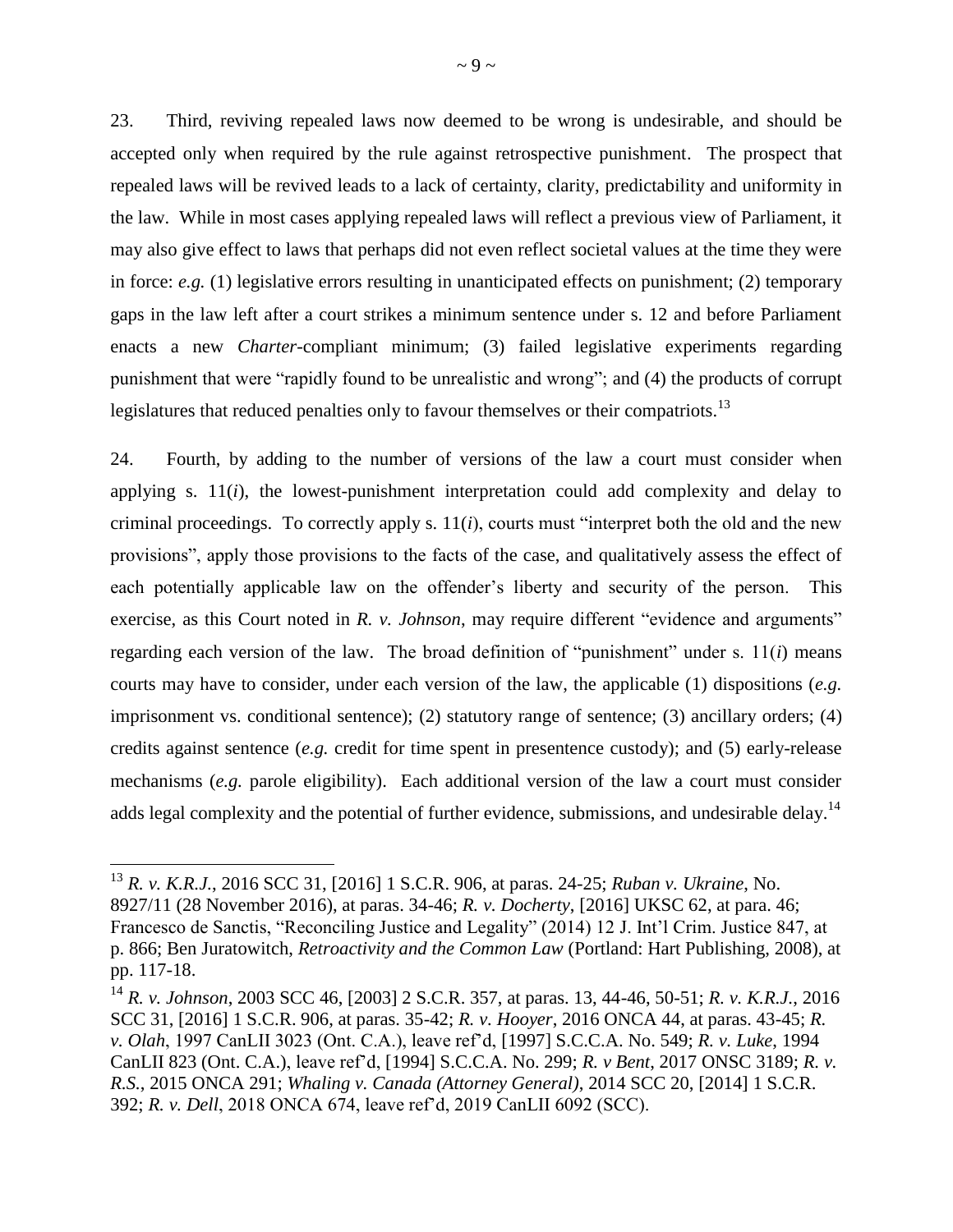<span id="page-13-0"></span>**G. The "time of sentencing" is the moment when sentence is imposed** 

25. It is unnecessary in this case to decide whether the term "time of sentencing" should be interpreted broadly as a period of time, running from the laying of charges to the imposition of sentence. The issue does not arise in this case. The punishment the respondent sought existed only temporarily, after his offence and before he was charged.<sup>15</sup>

26. However, should the Court decide the question, interpreting "time of sentencing" as a broad range of dates conflicts with the text of the provision. A broad interpretation would confer the benefit of the lowest punishment within the time of sentencing. This interpretation conflicts with the fact that s. 11(*i*) deals with changes that occur "between the time of commission and the time of sentencing". It has no application to changes within those times. Moreover, the ordinary meaning of the phrase "time of sentencing" is the "point" or "moment" in time (not period in time) when sentence is imposed. The analogous phrase "time of commission" in s.  $11(i)$  has been interpreted as the precise moment when the act and fault of the crime coincide so as to attach criminal liability.<sup>16</sup> Finally, a purposive two-laws interpretation of s. 11(*i*) leads to the conclusion that time of sentencing must mean the moment when the sentence is imposed. Imposing any repealed laws – other than the law in force at the time of the offence – is inconsistent with s. 11(*i*)'s purposes.

#### **PARTS IV AND V – SUBMISSIONS AS TO COSTS AND ORDER SOUGHT**

<span id="page-13-1"></span>27. Not applicable.

 $\overline{a}$ 

ALL OF WHICH is respectfully submitted by:

 $\sim$ 

Michael Perlin Counsel for the Intervener Attorney General of Ontario

 $\overline{\mathcal{L}}$ 

Kathleen Farrell Counsel for the Intervener Attorney General of Ontario

DATED at Toronto, Ontario, this 7<sup>th</sup> day of March, 2019.

<sup>&</sup>lt;sup>15</sup> Appellant's factum, at para. 53; Respondent's factum, at paras. 8-9, 12.

<sup>16</sup> *R. v. Wookey*, 2016 ONCA 611, at paras. 23-25, leave ref'd, 2017 CanLII 432 (SCC); *R. v. R.S*., 2015 ONCA 291, at para. 21; *Lalonde v. Canada (AG)*, 2016 ONCA 923, at paras. 17, 24- 25.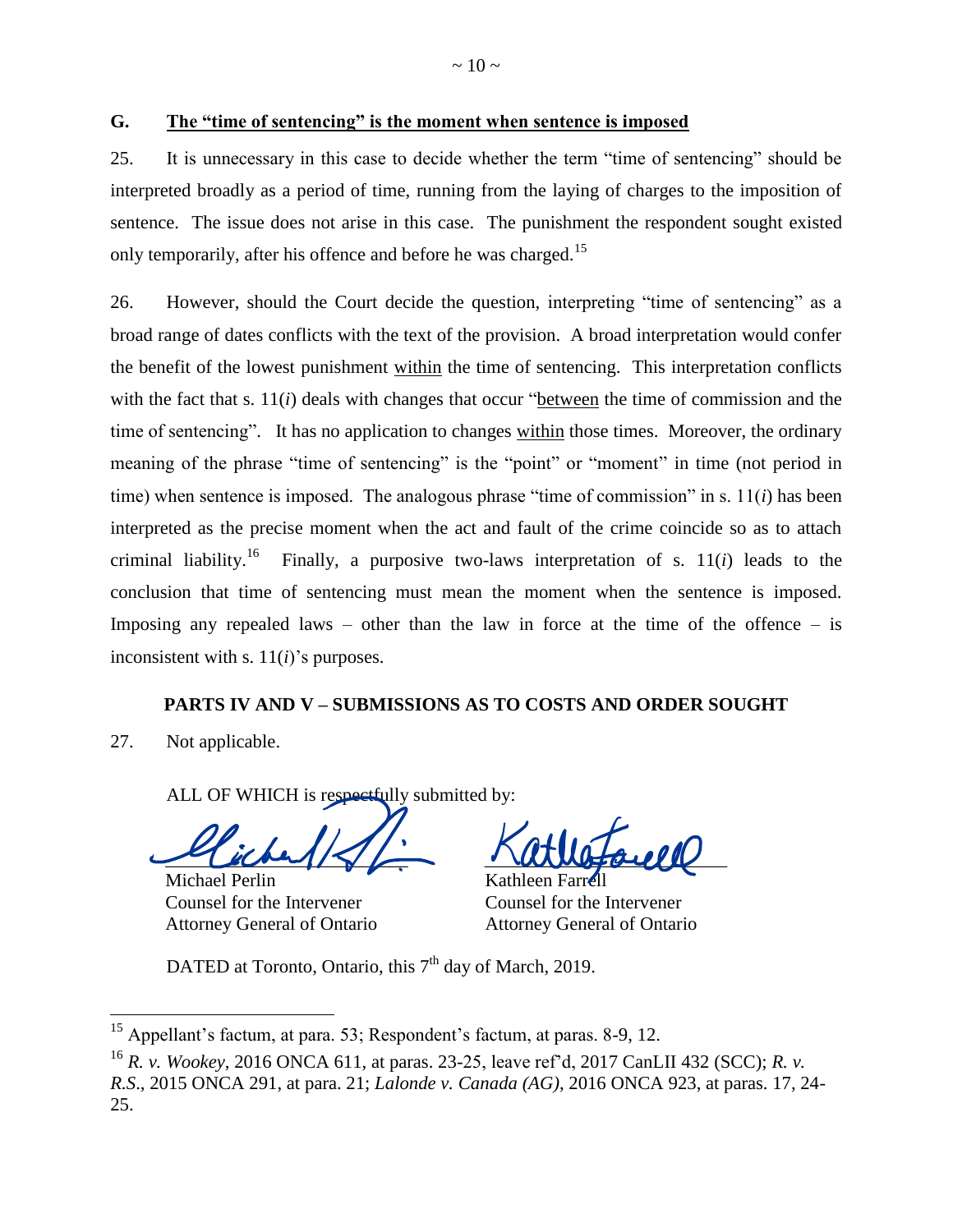## **PART VI – SUBMISSIONS ON CASE SENSITIVITY**

# <span id="page-14-1"></span><span id="page-14-0"></span>28. Not applicable.

## **PART VII – AUTHORITIES CITED**

| <b>Relevant Statutory Provisions</b>                                                                                                                                     | Paragnh(s)                                |
|--------------------------------------------------------------------------------------------------------------------------------------------------------------------------|-------------------------------------------|
| An Act to amend the Criminal Code (protection of children and other<br>vulnerable persons) and the Canada Evidence Act, S.C. 2005, c. 32, s. 3                           | 17                                        |
| Published in (2005) C. Gaz. III, c. 32 [Bilingual]                                                                                                                       | 17                                        |
| Proclaimed in force 1 November 2005, SI/2005-104, (2005) C.<br>Gaz. II., p. 2550 [Bilingual]                                                                             | 17                                        |
| Canadian Charter of Rights and Freedoms, s. 11, Part I of the<br>Constitution Act, 1982, being Schedule B to the Canada Act 1982 (UK),<br>1982, c. 11 [English] [French] | $1-3, 5-11, 13-15, 18,$<br>20, 22, 24, 26 |
| Criminal Code, R.S.C. 1985, c. C-46                                                                                                                                      |                                           |
| 718.1 [ $English$ ] [French]                                                                                                                                             | 8                                         |
| 718.2 [English] [French]                                                                                                                                                 | 8                                         |

| <b>Jurisprudence</b>                                                                      | Paragraph(s)   |
|-------------------------------------------------------------------------------------------|----------------|
| <i>Belzil c. R.</i> , 1989 CanLII 525 (QC CA)                                             | 13             |
| <i>In re Estrada</i> , 63 Cal.2d 740 (1965)                                               | 8              |
| Lalonde v. Canada (AG), 2016 ONCA 923                                                     | 26             |
| <b>Law Society of British Columbia v. Trinity Western University, 2018 SCC</b><br>32      | $\overline{4}$ |
| People v. Oliver, 1 N.Y.2d 152 (1956)                                                     | 8              |
| R. c. Barrett, 2013 QCCA 1351                                                             | 17             |
| R. c. R.P., 2018 QCCA 21                                                                  | 13             |
| Re B.C. Motor Vehicle Act, [1985] 2 SCR 486                                               | 6              |
| Reference re ss. 193 and 195.1(1)(c) of the Criminal Code (Man.), [1990]<br>1 S.C.R. 1123 | $\overline{7}$ |
| Ruban v. Ukraine, No. 8927/11 (28 November 2016)                                          | 23             |
| R. v. Anthony-Cook, 2016 SCC 43, [2016] 2 S.C.R. 204                                      | 17             |
| R. v. Bengy, 2015 ONCA 397                                                                | 15             |
| R. v. Bent, 2017 ONSC 3189                                                                | 5, 13, 24      |
| R. v. Bickford (1989), 51 C.C.C. (3d) 181 (Ont. C.A.)                                     | 15             |
| R. v. Big M Drug Mart Ltd, [1985] 1 S.C.R. 295                                            | 4              |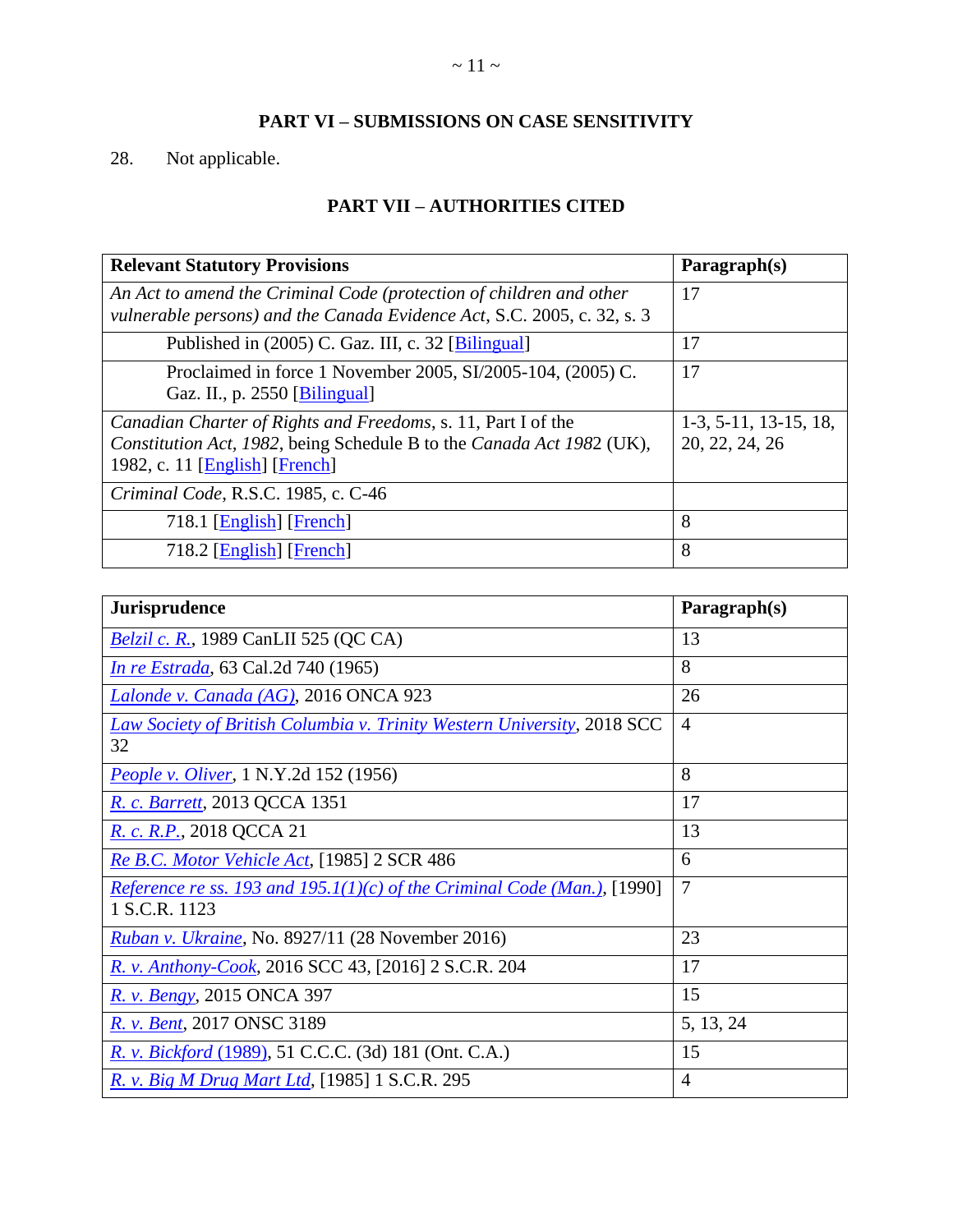| R. v. Cadman, 2018 BCCA 100                                                                    | 13              |
|------------------------------------------------------------------------------------------------|-----------------|
| R. v. C.A.M., [1996] 1 S.C.R. 500                                                              | 8               |
| R. v. D.B., 2008 SCC 25, [2008] 2 S.C.R. 3                                                     | 6               |
| R. v. D. (R.) (1996), 48 C.R. (4th) 90 (Sask. C.A.)                                            | 15              |
| R. v. Dell, 2018 ONCA 674, leave ref'd, 2019 CanLII 6092 (SCC)                                 | 24              |
| R. v. Dineley, 2012 SCC 58, [2012] 3 S.C.R. 272                                                | 7, 15           |
| <i>R. v. Docherty</i> , [2016] UKSC 62                                                         | 7-8, 12, 18, 23 |
| R. v. Gejdos, 2017 ABCA 227                                                                    | 8, 19           |
| R. v. Grant, 2009 SCC 32, [2009] 2 S.C.R. 353                                                  | $\overline{4}$  |
| R. v. Hooyer, 2016 ONCA 44                                                                     | 7, 24           |
| R. v. Ipeelee, 2012 SCC 13, [2012] 1 S.C.R. 433                                                | 8, 19           |
| R. v. Johnson, 2003 SCC 46, [2003] 2 S.C.R. 357                                                | 7, 24           |
| R. v. K.R.J., 2016 SCC 31, [2016] 1 S.C.R. 906                                                 | 7, 14, 23-24    |
| R. v. Lacasse, 2015 SCC 64, [2015] 3 S.C.R. 1089                                               | 8, 19           |
| R. v. Lalumiere, 2011 ONCA 826, leave ref'd, 2014 CanLII 8255 (SCC)                            | 17              |
| R. v. Letiec, 2015 ABCA 123                                                                    | 18              |
| R. v. Luke, 1994 CanLII 823 (Ont. C.A.), leave ref'd, [1994] S.C.C.A.<br>No. 299               | 24              |
| R. v. McDonald (1985), 21 C.C.C. (3d) 330 (Ont. C.A.)                                          | 18              |
| R. v. Nasogaluak, 2010 SCC 6, [2010] 1 S.C.R. 206                                              | 8, 19           |
| R. v. Olah, 1997 CanLII 3023 (Ont. C.A.), leave ref'd, [1997] S.C.C.A.<br>No. 549              | 24              |
| R. v. R.S., 2015 ONCA 291                                                                      | 24, 26          |
| R. v. Safarzadeh-Markhali, 2016 SCC 14, [2016] 1 SCR 180                                       | 8               |
| R. v. Suberu, 2009 SCC 33, [2009] 2 S.C.R. 460                                                 | $\overline{4}$  |
| R. v. Wong, 2018 SCC 25                                                                        | 17              |
| R. v. Wookey, 2016 ONCA 611, leave ref'd, 2017 CanLII 432 (SCC)                                | 26              |
| Scoppola v. Italy (No. 2), [2010] EHRR 12                                                      | 12              |
| Tran v. Canada (Public Safety and Emergency Preparedness), 2017 SCC<br>50, [2017] 2 S.C.R. 289 | $\overline{7}$  |
| Whaling v. Canada (Attorney General), 2014 SCC 20, [2014] 1 S.C.R.<br>392                      | 24              |
| Wildman v. The Queen, [1984] 2 S.C.R. 311                                                      | 15              |

| <b>Secondary Sources</b>                                            | $\mathbf{Paragnh}(s)$ |
|---------------------------------------------------------------------|-----------------------|
| Brungard, Ryan E., "Finally, Crack Sentencing Reform: Why It Should |                       |